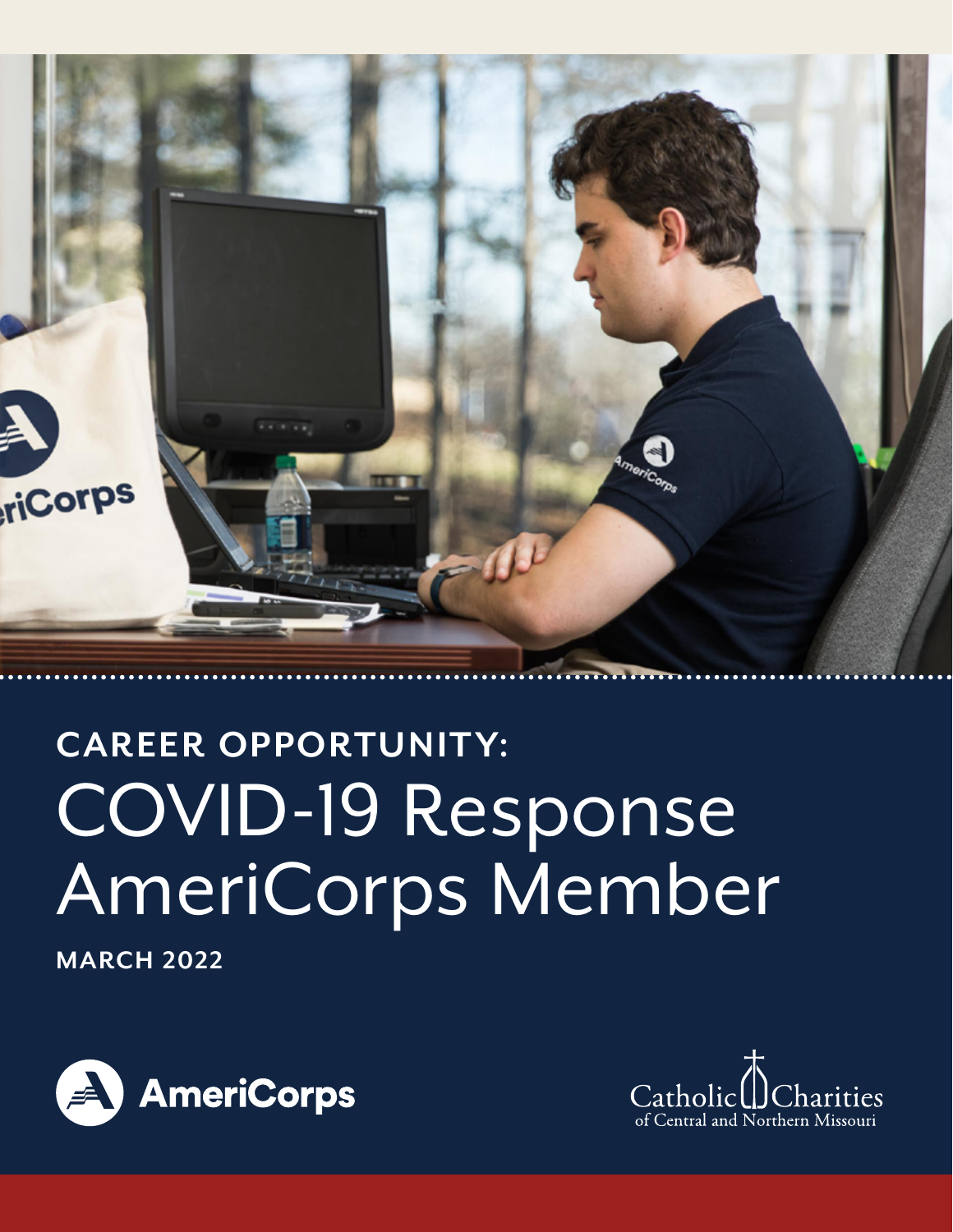### **Background**

**AmeriCorps** is the federal agency connecting individuals and organizations through service and volunteering to tackle the nation's most pressing challenges. **Catholic Charities of Central and Northern Missouri** is seeking applications for an AmeriCorps Member who will provide

direct services to our clients impacted by COVID-19. These services will range from case management to basic needs assistance and developing supporting programs that enhance our agency's capacity to respond to COVID-19 impact in our service area.

## **Position Title COVID-19 RESPONSE AMERICORPS MEMBER**

**REPORTS TO: DIRECTOR OF COMMUNITY SERVICES**

### **Role Summary**

This AmeriCorps Member will utilize the Disaster Case Management Model to match those affected by COVID-19 to the resources cited within their recovery plans. This position is a part of Catholic Charities USA's (CCUSA) COVID-19 Response Program, a national intermediary project. This role will join a network of staff serving in similar roles throughout the country to facilitate COVID-19 response plans at member agencies.

### **Duties and Responsibilities**

**IN THIS ROLE OUR AMERICORPS MEMBER WILL:**

- Conduct needs assessments with clients
- Provide services for identified needs
- Complete post assessments to measure outcomes as a result of receiving services
- Complete specific program assignments from the Site Supervisor to support COVID-19 related and basic needs services across the agency.
- Work closely with the Lead Disaster Case Manager at CCCNMO to provide services and referrals to those impacted by COVID19.
- Oversee outreach to communities within the agency's 38-county service area to ensure local agencies and nonprofits are referring clients to CCCNMO when applicable.

### **APPLICATION DETAILS**

**Program Type:** AmeriCorps State / National **Program Start/End Date:** 04/18/2022 - 04/17/2023 **Work Schedule:** Full Time or Part Time **Education level:** Some college preferred **Accepting Applications:** 10/04/2021 - 07/31/2022

#### **Agency Contact:**

Dan Lester, Executive Director dlester@cccnmo.org, 573-635-7719

#### **[CLICK HERE TO APPLY](https://my.americorps.gov/mp/listing/viewListing.do?fromSearch=true&id=107420)**